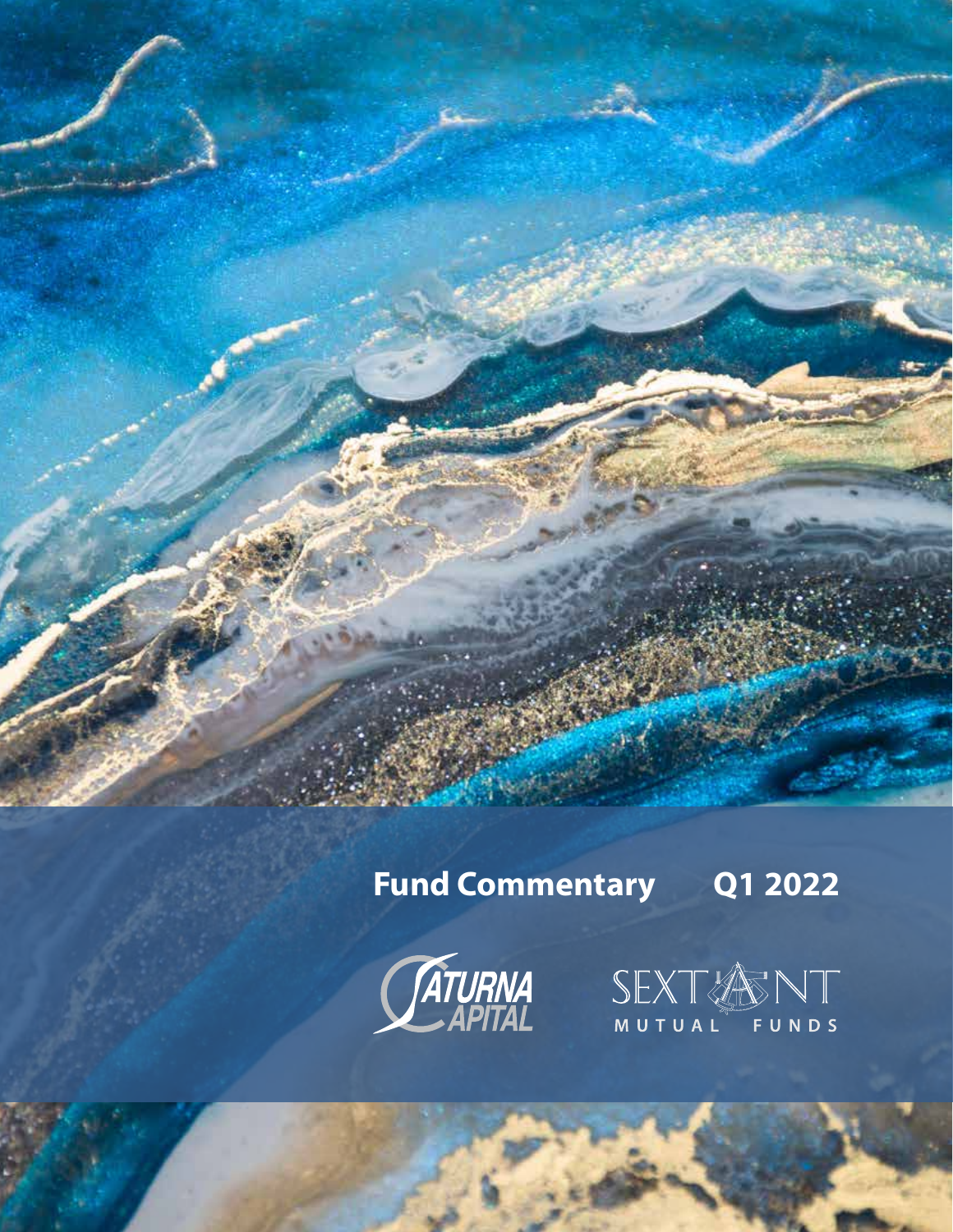| Sextant Short-Term (STBFX) and Bond Income (SBIFX) 10 |
|-------------------------------------------------------|
|                                                       |
|                                                       |
|                                                       |
|                                                       |

*Please consider an investment's objectives, risks, charges, and expenses carefully before investing. To obtain this and other important information about the Sextant Mutual Funds in a current prospectus or summary prospectus, please visit www.sextantfunds.com or call toll-free 1-800-728-8762. Please read the prospectus or summary prospectus carefully before investing. Distributed by Saturna Brokerage Services, a wholly-owned subsidiary of Saturna Capital Corporation, investment adviser to the Sextant Mutual Funds.*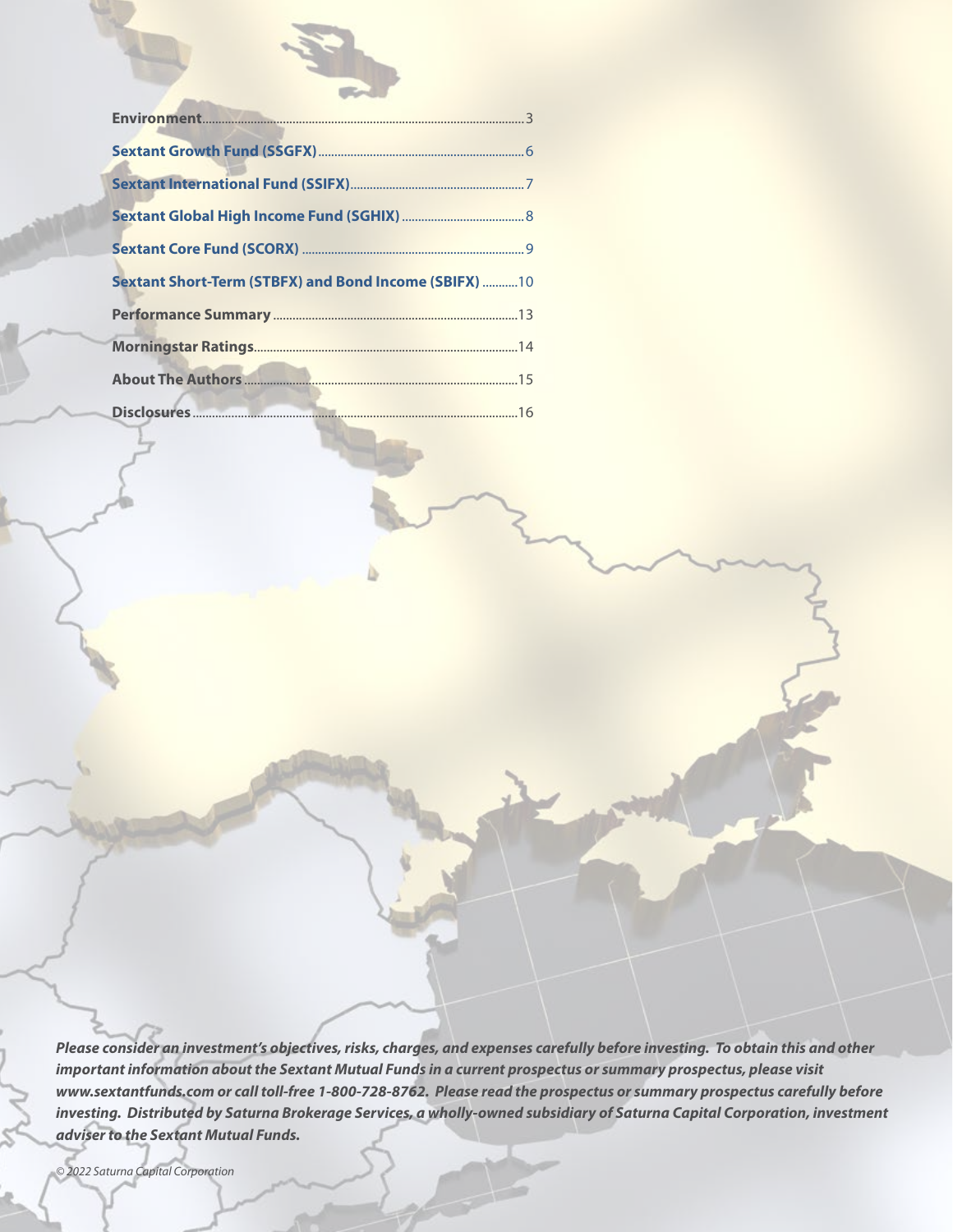*A special note from Saturna Capital 's Chairman*

# **Pestilence, War, Inflation, Hunger, Disruption**

Born in 1946, I've seen times this challenging only once before, in 1968 – the Vietnam War, China's Cultural Revolution, and unrest almost everywhere. The markets were volatile then too, before starting an extraordinarily long period of gains.

It's spring 2022, after two years and 500 million COVID-19 cases. A vaccine miracle permitted most countries to break free of massive **pestilence** not seen since 1919. Sufficient vaccines for a surplus exist from Western pharmaceutical manufacturers, but consequences persist.

While historians have expanded their primary studies from Western civilization since 1945, much of the world remains centered on Europe and its 750 million persons. The peaceful collapse of the Soviet Union in 1991 made pundits wonder if liberalization, globalization, and a single superpower meant the end of history. Sadly, not so. On February 24, 2022, Russia assaulted its neighbor Ukraine with a vicious **war** to capture territory by the violent killing of thousands of people, driving millions from their homes. Staunch Ukrainian defenders essentially wiped out the Russian battalions attacking Kyiv. An initial armistice may provide a few cities of rubble and cadavers for the Russians, and dubious peace guarantees for the remainder of Ukraine.

*Performance data quoted herein represents past performance and does not guarantee future results. Page 3 of 16*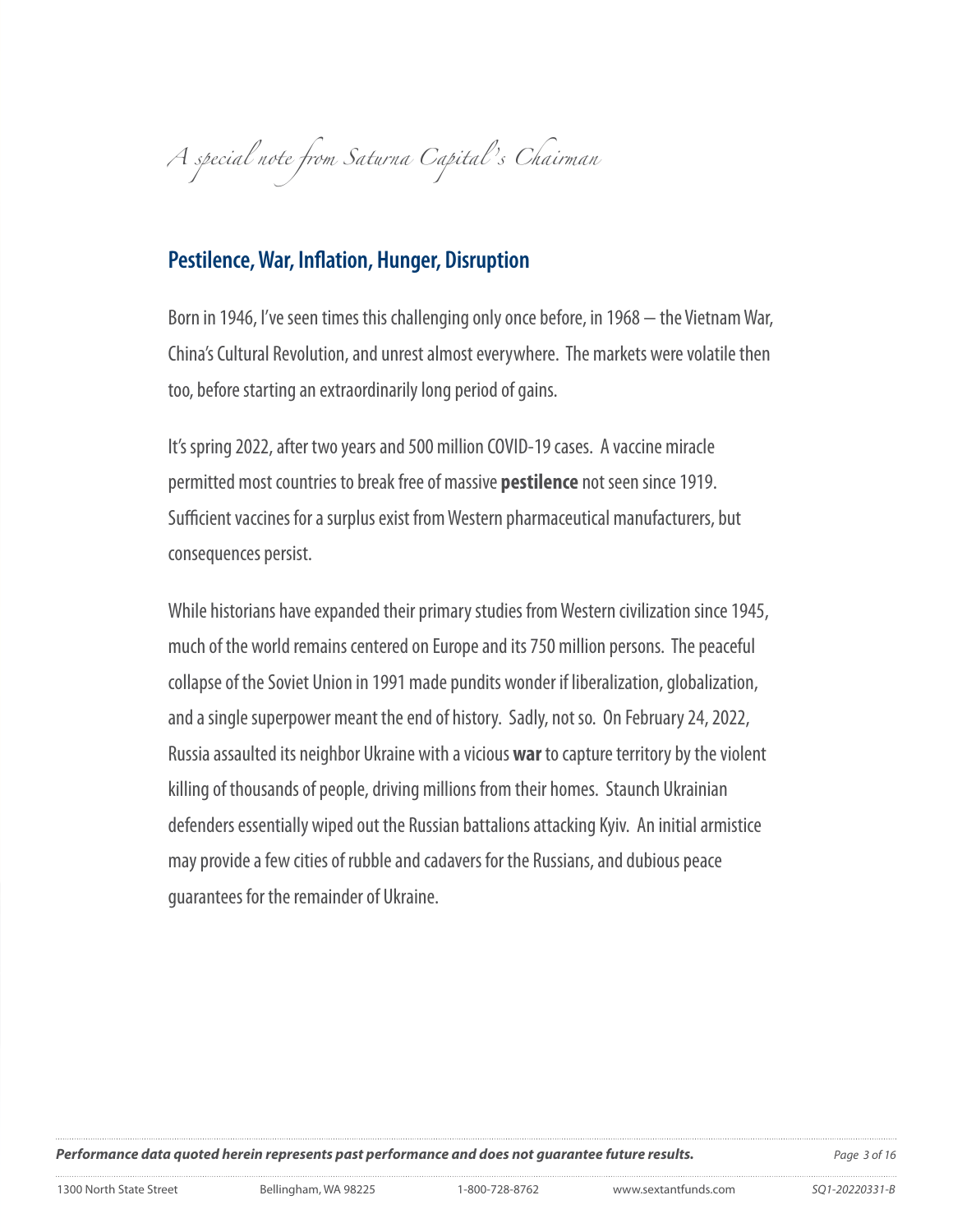

The war highlights unpreparedness, and Europe's systems of finance, energy, and food totter. Fewer than half the world's population was alive in 1981, when **inflation** was last at today's increasing levels. Weakened by the debt incurred to fight COVID-19, financial systems have scant room to respond. Oil and gas production and transportation face big price increases, fostered by mistakes such as Europe's naive reliance on Russian exports and fantasies that shutting down nuclear plants and pipelines would have no consequences. US consumer spending is weakening, tempered by the price increases. A ceasefire in Ukraine will help control inflation, but the effects of quickly rising interest rates in the US and Europe as well as production, health, and housing **disruptions** in China work the other way. You may not recall, but real estate prices tumble when 30-year mortgages touch 17% interest, as happened in 1981.

The pandemic and weather, plus shortages of labor, fertilizers, shipping, and equipment, pushed a UN food price index up 40% over the last two years. Much of the grain for the Middle East and North Africa was exported through the Black Sea. With mines and Russian warships now along the Ukrainian coast, neither freighters nor insurance for these exports is available. Brave civilians and soldiers are holding out in Ukraine's Alamo — Mariupol — but lack of food may force submission. The UN World Food Programme announced this week that the higher cost of food means they must cut their distributions to areas of conflict or stress. Instances of food nationalism, panic buying, and extreme weather also cut the food supply.

Diseases, shortages, wars, and sanctions create disruption and refugees. Riots — over living costs as well as freedoms — were widespread in 2010 and 2011. Now, Bloomberg estimates 70 million Chinese people are either in or about to face COVID lockdowns. Households there suffer, with food being the big concern. Shanghai, the world's largest container port and a megacity of 25 million people, is locked down tight. In another population disruption, one in 10 Ukrainians left the country in just six weeks, and an estimated one in two children no longer live safely at home.

## **Opportunity**

Known as the British Imperial Century, the first global era of liberalism and trade began with France's defeat in 1815 and ended in 1914. Ensuing inflation, depression, climate disruption, starvation, and a second round of global war finally ended in 1945. The Bretton Woods Conference of 1944, sparked by the leadership of British economist John Maynard Keynes, agreed upon the rules that kept Europe at peace under American protection for my entire life.

The era of American dominance is over, and what comes next is unclear. Europe has made astounding changes in the last few weeks and appears to now agree that it must unite and bring Ukraine through its horrors. President Zelenskyy and his country have the grit to see off the Russians. NATO is both secretly and openly supporting Ukraine, while the EU brings their refugee women and children to safety. Overly dependent on energy and trade with Russia and China, only a few countries are still blocking more EU sanctions on Russia for its war crimes.

*Performance data quoted herein represents past performance and does not guarantee future results. Page 4 of 16*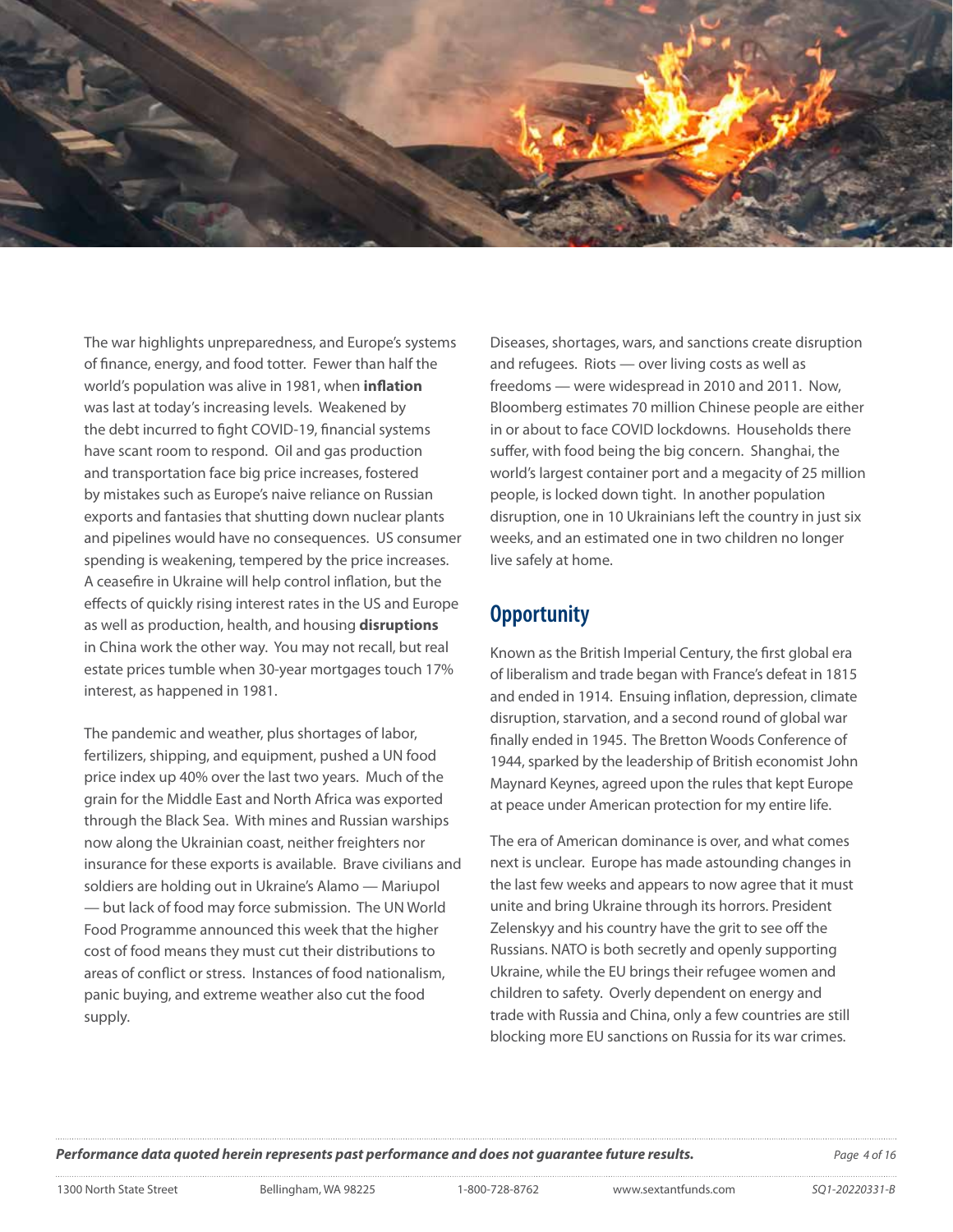

Countries like Sweden, Finland, Ireland, and Switzerland now agree their old concepts of neutrality are out of date.

Whether Putin knows it or not, he's not going to win this war. It's being fought on many levels, including hackers, drones, and special forces. In a smart twist to counter disinformation and gain trust, Ukraine, the US, and the UK are publicly sharing verified intelligence. Stupidly, the West has let Russia and its ex-KGB leader disrupt the world with poisonings, repression, election meddling, threats, cyberterrorism, and corrupting oligarchs. Nastier Russian weapons, from rockets to germs, could still be employed. What Russia doesn't have is the leadership, troops, or logistics to take and hold occupied territory. Russia didn't gain its expected easy win, and its retreating forces now look capable of losing the entire gamble. Ukraine wasn't prepared for a fight in 2014 and gave up Crimea and the Donbas region. This time, Russia looks underprepared, and may have to now give them up.

The war marks the beginning of Cold War II, between the Western democracies and autocratic Asian empires – this time led by China. In the absence of Western protest, Russia has re-dominated its past territories of Belarus, Kazakhstan, and Transnistria, plus parts of Georgia and Azerbaijan. Hungary and Serbia favor Russia, and its influence grows in Iran, Yemen, Lebanon, and Syria. Forty countries, representing most of the world's population,

did not vote against Russia's invasion in the UN General Assembly. China has been unopposed in its illegal occupation of various islets in the South China Sea, and is relentlessly expanding its naval, air, and nuclear missile forces. So, effectively, ends the dream of the UN as the world's guarantor of peace. Other long-term attempts for collaboration rather than confrontation are also ending, such as the joint development of space. Fear of the nuclear Russian bear is roiling from Finland through the Baltics and a long-subdued Germany down to Turkey. Finally, NATO democracies from the US to the tiny Baltic states are boosting their defense expenditures.

History is moving. A willingness to prepare, fight, and die for peace is again proven as the way it is achieved.

Lower-risk, long-term investments such as quality largecap equities generally conquer inflation and uncertainty. Companies owning commodities and other hard assets are especially attractive. While it can be fun, speculative frenzies and whizbang promotions almost always disappoint.



**Nicholas Kaiser** Chairman, Saturna Capital 7 April 2022

*Performance data quoted herein represents past performance and does not guarantee future results. Page 5 of 16*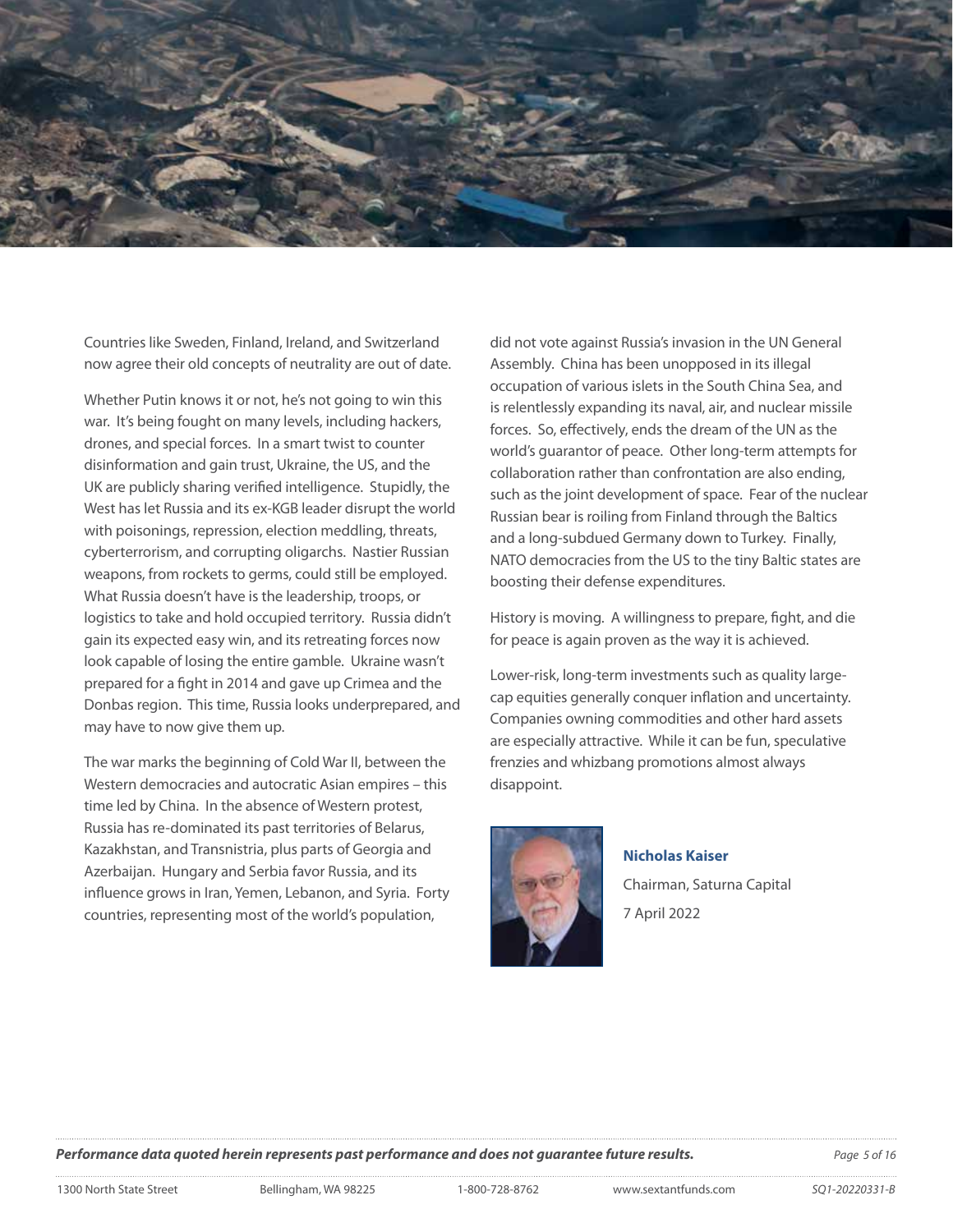#### **Sextant Growth Fund**

After a strong end to 2021, the Investor Shares of the Sextant Growth Fund demonstrated some resilience for the first quarter of 2022, declining -8.65%. While trailing the -4.60% return of the S&P 500 Index, the Fund's performance outpaced the Morningstar category and broad growth indices. Greater exposure to Technology — as well as minimal Finance and the absence of Energy investments — accounted for the performance gap against the large-capitalization US index.

The yield curve moved sharply higher over the quarter, raising the discount rate at which investors estimate the net present value of the future cash flows generated by any given investment. Many Technology companies are considered "long-duration assets" because their valuations are supported by cash anticipated to be generated over an extended time horizon, captured by what analysts refer to as the "terminal valuation." Raising the discount rate lowers the net present value of future cash flows and, thus, the value of the investment. During the first quarter, the effect of rising interest rates was exacerbated by the higher valuations of Technology stocks relative to other sectors, and by concerns over what effect the tapering of the pandemic and return to work might have on the demand for various products and services. Conversely, those companies with lower valuations and/or resilient demand performed better.

The stocks comprising the largest contributors and detractors largely demonstrate the practical effect of the preceding discussion. Industrials, Consumer Discretionary, and Materials led the contributors. While Docusign, Mastercard, Texas Instruments, and Oracle are all Technology stocks that appear among the top contributors, the contribution in each case was negative. Newmont Corp, the largest contributor during the quarter, is the world's leading gold miner. We originally invested due to concerns surrounding COVID-inspired monetary and fiscal easing. Recent inflation figures have validated that thesis, while the Russian invasion of Ukraine provided further support. Corteva provides seeds and crop protection, businesses that have received a boost given the importance of Russia and Ukraine in global food export markets. We invested in Alaska Air late in 2021, raising the position at the end of January, believing the Omicron wave would quickly burn out and people were primed to fly. We invested in Canadian athleisure company Lululemon during the quarter, taking advantage of a sharp sell-off from the highs achieved last November and confident that work-from-home has engendered (perhaps accelerated) a permanent

#### **As of March 31, 2022**

| <b>10 Largest Contributors</b>    | <b>Return</b>         | <b>Contribution</b> |
|-----------------------------------|-----------------------|---------------------|
| Newmont                           | 29.03%                | 0.49                |
| Corteva                           | 21.90%                | 0.43                |
| Alaska Air                        | 11.34%                | 0.20                |
| Lululemon Athletica               | 15.61%                | 0.11                |
| Costco Wholesale                  | 1.59%                 | 0.08                |
| Stryker                           | 0.23%                 | 0.00                |
| Docusign                          | $-10.75%$             | $-0.03$             |
| Mastercard, Class A               | $-0.41%$              | $-0.03$             |
| <b>Texas Instruments</b>          | $-2.02%$              | $-0.03$             |
| Oracle                            | $-4.79%$              | $-0.10$             |
|                                   |                       |                     |
|                                   |                       |                     |
| <b>10 Largest Detractors</b>      | <b>Return</b>         | <b>Contribution</b> |
| Adobe                             | $-19.65%$             | $-1.05$             |
| Lowe's                            | $-21.51%$             | $-0.90$             |
| Microsoft<br>Abbott Laboratories  | $-8.14%$<br>$-15.60%$ | $-0.69$<br>$-0.66$  |
| <b>Stanley Black &amp; Decker</b> | $-25.50%$             | $-0.60$             |
| Johnson Controls                  | $-18.93%$             | $-0.50$             |
| <b>RPM</b> International          | $-19.01%$             | $-0.50$             |
| Starbucks                         | $-21.83%$             | $-0.49$             |
| Nike, Class B                     | $-19.08%$             | $-0.48$             |

| <b>Top 10 Holdings</b> | <b>Portfolio Weight</b> |
|------------------------|-------------------------|
| Apple                  | 10.38%                  |
| Microsoft              | 9.12%                   |
| Alphabet, Class A      | 6.87%                   |
| Amazon.com             | 6.87%                   |
| Mastercard, Class A    | 4.97%                   |
| Adobe                  | $4.09\%$                |
| Abbott Laboratories    | 3.84%                   |
| I owe's                | 3.53%                   |
| Costco Wholesale       | 3.15%                   |
| Corteva                | 2.47%                   |

*Continued on page 12*

*Performance data quoted herein represents past performance and does not guarantee future results. Page 6 of 16*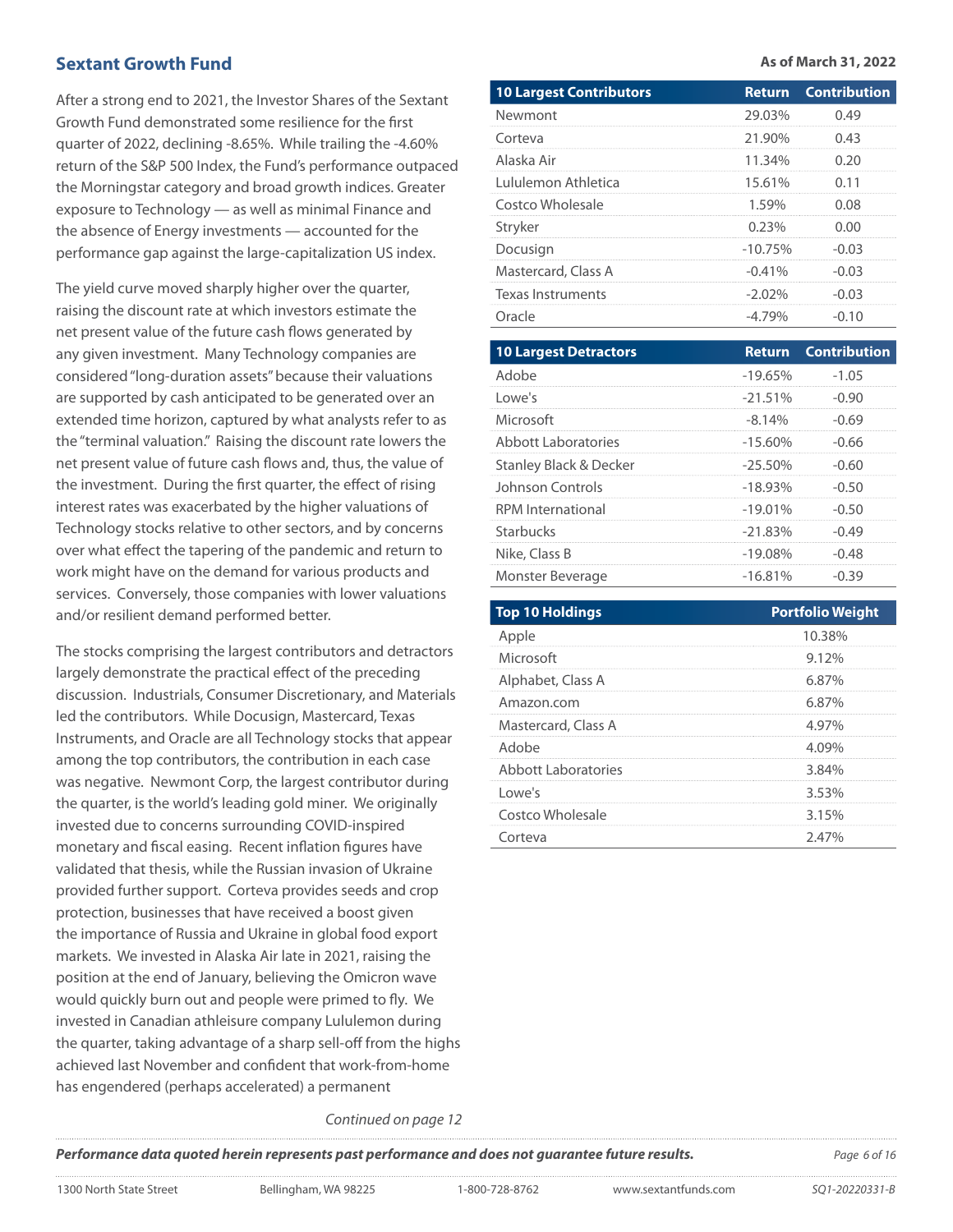#### **Sextant International Fund**

The Sextant International Fund Investor Shares declined -10.80% in the first quarter of 2022, while the benchmark MSCI EAFE Index declined -5.79% over the same period. The Fund's lower performance relative to the benchmark can be attributed to the Fund's overweight Technology exposure.

At quarter-end, the two largest sector allocations were Technology at 45.64% and Health Care at 15.11% of the portfolio. The Fund held 31 equity positions with an average position size of 3.09%. The top 10 positions accounted for 56.5% of assets under management. Turnover may continue in 2022 as losses are realized for tax purposes and new positions are established.

The Fund generally holds positions in larger companies with strong balance sheets; according to Morningstar, the average market capitalization of the positions in the Fund exceeded \$66 billion. The position-weighted average debt to market cap was at 12.7% at quarter-end. The Fund ended the quarter in a relatively defensive posture, holding a cash balance of 4.23%.

Rio Tinto provided the largest positive contribution to the Fund during the quarter. Over the past 15 months, the prices of iron, aluminum, and copper each increased 40% or more, leading to improved free cash flow contributions. Stable pricing, combined with modest volume growth and prudent capital allocation, set the company for near-term consistent performance. NICE Ltd., a software company based in Israel, was the largest detractor from Fund performance as the Technology sector valuations contracted with the rise in interest rates.

Geopolitical events during the first quarter of 2022 tested the diplomatic, economic, and energy policies of numerous governments. Unfortunately, these policies came up short at both preempting aggression and constraining the resulting shocks. In the short-term, asset prices will react to inherently unpredictable and often suspect geopolitical breaking news. Barring further escalation, the equity market appears to discount much of the military conflict news, suggesting a positive reaction to lessening tensions. Over the medium-term, markets face a challenging outlook with tighter monetary policy and slowing economic momentum driven by broader geopolitical events and tightening financial conditions. Clearly trade tension, military aggression, and economic sanctions challenge the four-decade trend of deflationary globalization. On balance, deflationary global trade forces remain, although perhaps not as strong as in the past.

#### **As of March 31, 2022**

| <b>10 Largest Contributors</b> | <b>Return</b> | <b>Contribution</b> |
|--------------------------------|---------------|---------------------|
| Rio Tinto ADS                  | 27.79%        | 0.79                |
| Telus                          | 12.00%        | 0.31                |
| Nintendo                       | 10.88%        | 0.24                |
| Barrick Gold                   | 29.68%        | 0.20                |
| Northland Power                | 11.65%        | 0.20                |
| Canadian National Railway      | 9.68%         | 0.17                |
| Novartis ADR                   | 4.48%         | 0.09                |
| Novo Nordisk ADS               | 0.10%         | 0.03                |
| Unilever ADR                   | $-2.77%$      | $-0.02$             |
| Roche Holding AG - Genusschein | $-1.81%$      | $-0.02$             |

| <b>10 Largest Detractors</b> | <b>Return</b> | <b>Contribution</b> |
|------------------------------|---------------|---------------------|
| <b>NICE Systems ADR</b>      | $-27.87%$     | $-2.33$             |
| <b>ASML Holding NY</b>       | $-16.10\%$    | $-1.70$             |
| Dassault Systemes ADR        | $-17.36%$     | $-1.17$             |
| Accenture, Class A           | $-18.44%$     | $-0.90$             |
| Sony ADS                     | $-18.74%$     | $-0.80$             |
| Mercadol ibre                | $-11.79%$     | $-0.64$             |
| <b>Wolters Kluwer</b>        | $-8.83%$      | $-0.63$             |
| Nemetschek SF                | $-23.88%$     | $-0.53$             |
| <b>TE Connectivity</b>       | $-18.54%$     | $-0.47$             |
| Unicharm                     | $-17.31%$     | $-0.39$             |

| <b>Top 10 Holdings</b>  | <b>Portfolio Weight</b>            |
|-------------------------|------------------------------------|
| Wolters Kluwer          | 8.12%                              |
| ASML Holding NY         | 7.16%                              |
| MercadoLibre            | 6.81%                              |
| Dassault Systemes ADR   | 6.59%                              |
| <b>NICE Systems ADR</b> | 6.31%                              |
| Novo Nordisk ADS        | 5.90%                              |
| Accenture, Class A      | 4.62%                              |
| Rio Tinto ADS           | 3.99%<br>------------------------- |
| Sony ADS                | 3.89%                              |
| OpenText                | 3.13%                              |

Historically, deflationary environments favor Technology and fast growth industries. Inflationary environments favor commodities and producers. Slowing economic growth favors defensive sectors like Utilities and Health Care. We may be entering a period where all three environments collide.

*Performance data quoted herein represents past performance and does not guarantee future results. Page 7 of 16*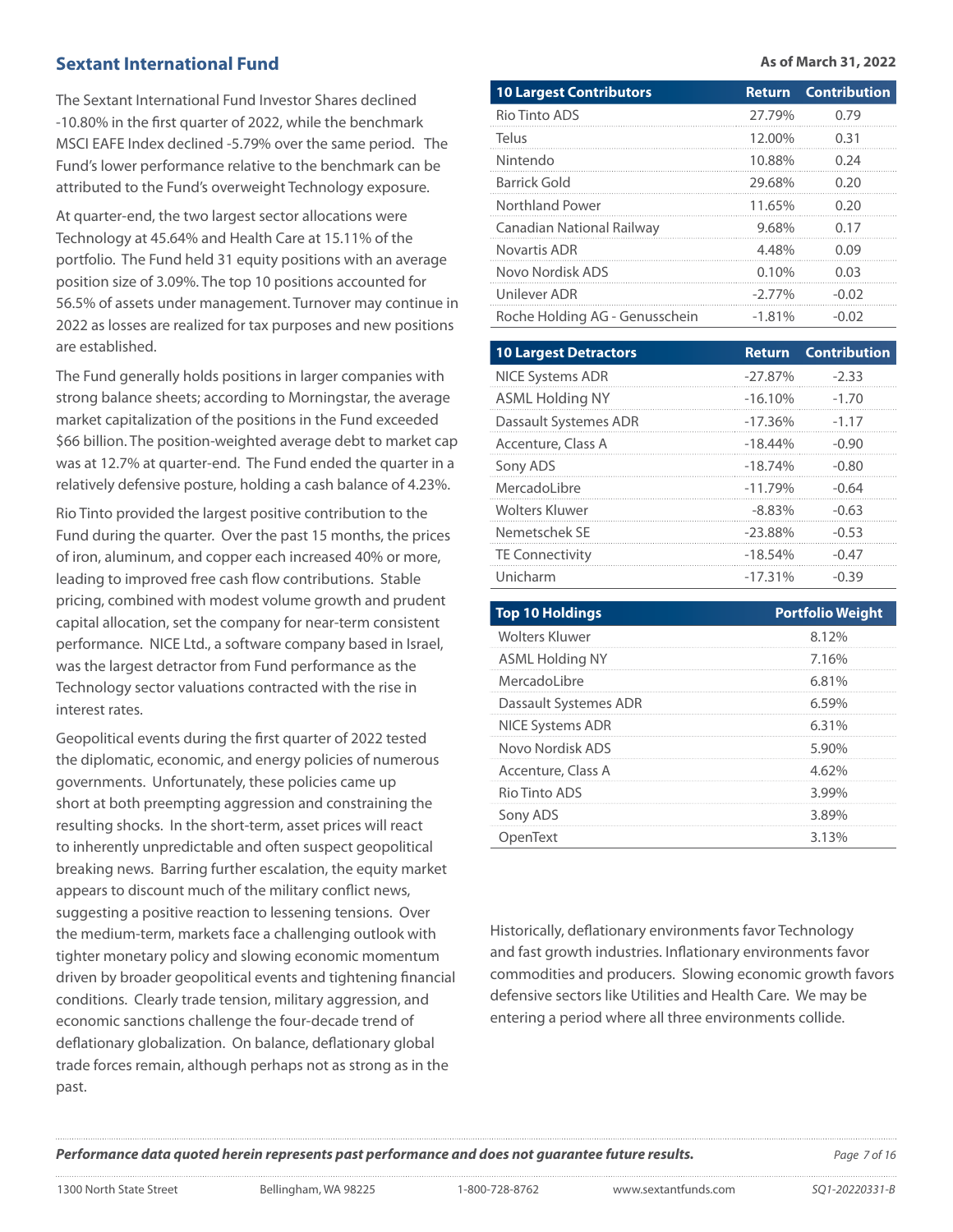### **Sextant Global High Income Fund**

The Sextant Global High Income Fund returned 1.28% in the first quarter of 2022, ending the period with \$9.8 million in total net assets. The Fund's equity benchmark, the S&P Global 1200, returned -4.71%, while its fixed-income benchmark, the Bloomberg Barclays Global High Yield Corporate Index, returned -5.52%. The Fund's Morningstar World Allocation peer group returned -3.14%.

The quarter began with a surge of Omicron infections, followed by an equally rapid decline in case numbers around the world. Many governments eased their remaining restrictions and mask mandates to transition into treating COVID-19 as endemic, rather than pandemic.

Unfortunately, the return to normalcy was quickly overshadowed by Russia's large-scale invasion of Ukraine in late February. Beyond the humanitarian and economic tolls of this attack are the further consequences to global materials markets and supply chains, which were already facing shortages and disruptions. Russian exports of large volumes of oil and natural gas are at risk of sanction, and both Russia and Ukraine are responsible for a considerable portion of the global supply of cereals, edible oils, and fertilizer, threatening the food security of countries that import these products.

Supply issues exacerbated high inflation rates, and the Federal Reserve began raising short-term interest rates to curb demand. The market appears to expect the Fed to raise rates aggressively, which has led to a flattening of Treasury yield curves from three-year notes to 30-year bonds.

The sharp rise in interest rates during the quarter presented an opportunity to re-deploy the Global High Income Fund's large cash position, which comprised 17.41% of the portfolio at the beginning of the quarter and 3.76% at the end of the quarter. The bond purchases included issues of companies that help provide the communications and transportation backbone of the US such as Comcast, Sirius XM Radio, CSX, and Norfolk Southern, which we believe have durable and irreplaceable franchises. The Fund also increased its investments in the stocks of raw materials producers, including Southern Copper and Norsk Hydro, which is a major producer of aluminum. The Fund decreased its weight in stocks of South32 and Virtu Financial, which had become its two largest holdings due to appreciation of shares.

**As of March 31, 2022**

| <b>10 Largest Contributors</b>                   |                    | <b>Return Contribution</b> |
|--------------------------------------------------|--------------------|----------------------------|
| South32 ADR                                      | 32.40 <sup>%</sup> | 1.72                       |
| Virtu Financial                                  | 29.98%             | 1.16                       |
| <b>BHP Biliton ADR</b>                           | 34.05%             | 1.13                       |
| Shell Plc ADR                                    | 17.24%             | 0.33                       |
| Orange ADR                                       | 12.04%             | 0.28                       |
| Nintendo                                         | 10.88%             | 0.27                       |
| Federal Republic of Brazil (8.50%<br>01/05/2024) | 18.04%             | 0.24                       |
| Royal Dutch Shell ADR, Class A                   | 8.92%              | 0.16                       |
| <b>ICAHN Enterprises Depositary Unit</b>         | 8.71%              | 0.14                       |
| <b>TotalEnergies SE ADR</b>                      | 3.70%              | 0.09                       |

| <b>10 Largest Detractors</b>                       |            | <b>Return Contribution</b> |
|----------------------------------------------------|------------|----------------------------|
| Skandinaviska Enskilda Banken, Class A             | $-16.28%$  | $-0.59$                    |
| Volkswagen AG                                      | $-13.49%$  | $-0.43$                    |
| Cisco Systems                                      | $-11.48%$  | $-0.39$                    |
| Grupo Bimbo (4.875% 06/27/2044)                    | $-12.49%$  | $-0.32$                    |
| Nissan Motor (4.81% 09/17/2030)                    | $-10.04\%$ | $-0.30$                    |
| Burlington Northern Santa Fe (5.05%<br>03/01/2041) | $-10.03%$  | $-0.28$                    |
| Delta Air Lines (3.75% 10/28/2029)                 | $-9.85\%$  | $-0.27$                    |
| Ford Motor (6.375% 02/01/2029)                     | $-9.29%$   | $-0.26$                    |
| MDC Holdings (3.850% 01/15/2030)                   | $-7.56%$   | $-0.17$                    |
| Netflix (4.375% 11/15/2026)                        | $-5.45%$   | $-0.16$                    |

| <b>Top 10 Holdings</b>                    |        | <b>Portfolio Weight</b> |
|-------------------------------------------|--------|-------------------------|
| US Treasury Bill due 1/26/23              | Bond   | $5.04\%$                |
| <b>BHP Biliton ADR</b>                    | Equity | 4.33%                   |
| South 32 ADR                              | Equity | 3.67%                   |
| Norfolk Southern Corp (5.100% 08/01/2118) | Rond   | 3.07%                   |
| Virtu Financial                           | Equity | 2.85%                   |
| Cisco Systems                             | Equity | 2.84%                   |
| Comcast Corp (4.65% 07/15/2042)           | Rond   | 2.80%                   |
| CSX Corp (4.65% 03/01/2068)               | Rond   | 279%                    |
| Skandinaviska Enskilda Banken, Class A    | Equity | 2.78%                   |
| Southern Copper                           | Equity | 2.71%                   |

Top contributors to the Fund's performance during the quarter included raw materials and Energy companies such as BHP, South32, and Shell. Virtu Financial, a market maker and electronic trading company, was the third-largest contributor to the portfolio as continued high trading volumes amid geopolitical uncertainty buoyed the company's outlook.

*Continued on page 12*

**Performance data quoted herein represents past performance and does not guarantee future results. Page 8 0f 16** Page 8 of 16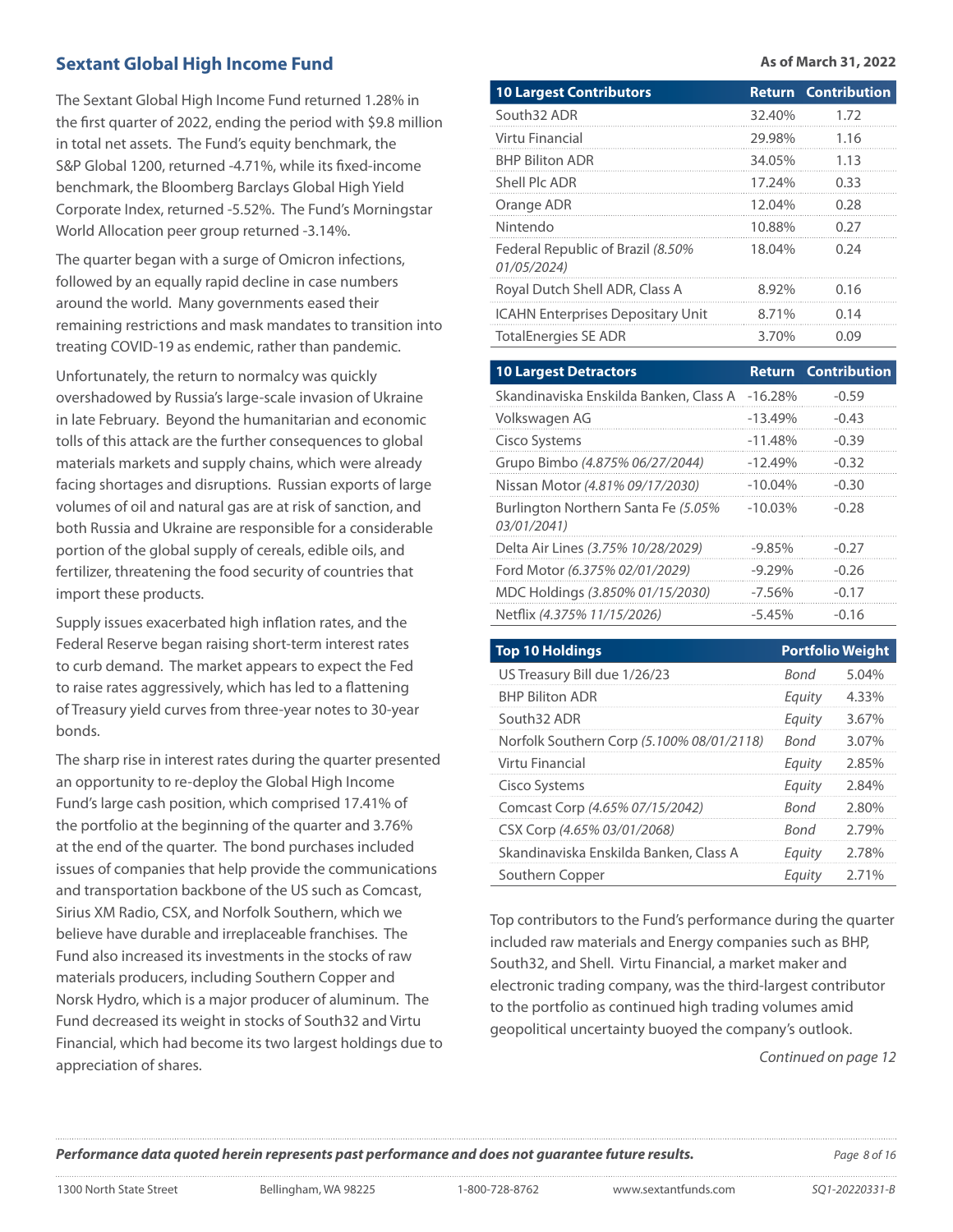### **Sextant Core Fund**

For the first quarter of 2022, the Sextant Core Fund's return of -3.94% outperformed the benchmark Dow Jones Moderate Portfolio Index's return of -5.10%. The Fund ended the quarter with a cash balance of 2.09%.

#### *Equities*

The Sextant Core Fund's mandate specifies a 60% allocation to equity securities, with two-thirds being US-domiciled companies and one-third foreign-domiciled companies. Between December 31, 2021, and March 31, 2022, the Fund's average equity allocation was 57.9%, ultimately ending the quarter at 57.6%.

Performance contribution was concentrated within sectors. Materials and Health Care outperformed while Consumer Discretionary and Technology underperformed. Notable positive contributors included Conoco Phillips, Virtu, Barrick Gold, and Newmont Gold, while notable detractors included Johnson Controls, Lowe's, and Home Depot. At quarter-end, the two largest equity sector allocations were Technology at 19.7% and Health Care at 17.4% of the equity portion of the portfolio. The Top 10 positions accounted for 20.15% of the Fund. There were 51 equity positions in the Fund at quarterend, a decrease of two from the fourth quarter of 2021, and an average position size of 1.13%. According to Morningstar, the average market capitalization of the positions in the Fund was \$124.3 billion.

#### *Fixed Income*

The Sextant Core Fund targets an allocation of 40% in investment-grade fixed-income securities including government and convertible bonds, money-market instruments, and cash.

Persistently high inflation in recent months has driven interest rates higher across the yield curve and has led the Federal Reserve to begin raising short-term interest rates. The market appears to expect an aggressive path of Fed rate hikes, which has led to a flattening of Treasury yield curves from three-year notes to 30-year bonds.

We used the sharp rise in rates as an opportunity to reduce the portfolio's cash position from 12.1% at the beginning of the quarter to 2.09% by quarter's end, with the purchase of US government and corporate bonds across the yield curve.

#### **As of March 31, 2022**

| <b>10 Largest Contributors</b> |        | <b>Return Contribution</b> |
|--------------------------------|--------|----------------------------|
| ConocoPhillips                 | 39.64% | 0.58                       |
| Virtu Financial, Class A       | 29.98% | 0.40                       |
| Newmont                        | 29.03% | በ 37                       |
| Barrick Gold                   | 29.68% | 0.29                       |
| Bristol-Myers Squibb           | 19.03% | 0.24                       |
| Shell Plc ADR                  | 17.24% | 0.21                       |
| Canadian National Railway      | 9.68%  | 0.12                       |
| Telus                          | 12.00% | 0 1 1                      |
| Canadian Pacific Railway       | 14.95% | 0 1 1                      |
| Royal Dutch Shell ADR, Class A | 8.92%  | 0.10                       |
| 10 Largest Detractors          | Raturn | Contribution               |

| <b>10 Largest Detractors</b>   |            | <b>Return Contribution</b> |
|--------------------------------|------------|----------------------------|
| Johnson Controls International | $-18.93\%$ | -0.44                      |
| l owe's                        | $-21.51%$  | -0.39                      |
| Home Depot                     | $-27.44\%$ | -0.35                      |
| Abbott Laboratories            | $-15.60%$  | $-0.30$                    |
| Infineon Technologies ADR      | $-2552%$   | -0.28                      |
| Sony ADS                       | $-18.74%$  | -0.23                      |
| VF                             | $-21.62%$  | -0.23                      |
| Ross Stores                    | $-20.56\%$ | -0.21                      |
| NXP Semiconductors             | $-18.35\%$ | -0.20                      |
| Lowe's (4.25% 09/15/2044)      | $-12.83\%$ | $-0.19$                    |

| <b>Top 10 Holdings</b>                              |        | <b>Portfolio Weight</b> |
|-----------------------------------------------------|--------|-------------------------|
| Cash Mgmt Bill due 7/26/2022                        | Bond   | 2.57%                   |
| United States Treasury Bond (6.25%<br>8/15/2023     | Bond   | 2.38%                   |
| Apple                                               | Equity | $2.07\%$                |
| ConocoPhillips                                      | Equity | 2.06%                   |
| United States Treasury Note (1.125%)<br>01/15/2025) | Bond   | 1.98%                   |
| Welltower (4.25% 4/15/2028)                         | Bond   | 1.87%                   |
| Comcast (5.650% 06/15/2035)                         | Bond   | 1.85%                   |
| United States Treasury Note (2.75%)<br>11/15/2023)  | Bond   | 1.82%                   |
| Johnson Controls International                      | Equity | 1.81%                   |
| NextEra Energy                                      | Equity | 1.74%                   |

#### *Looking Forward*

The Fund generally holds positions in companies with strong balance sheets. The average debt to market cap was 10.2% at quarter-end. Over the next few months, the equity capital allocation will trend higher to the 60% mandate level, biased to value and income characteristics with an emphasis on value.

*Performance data quoted herein represents past performance and does not guarantee future results. Page 9 of 16*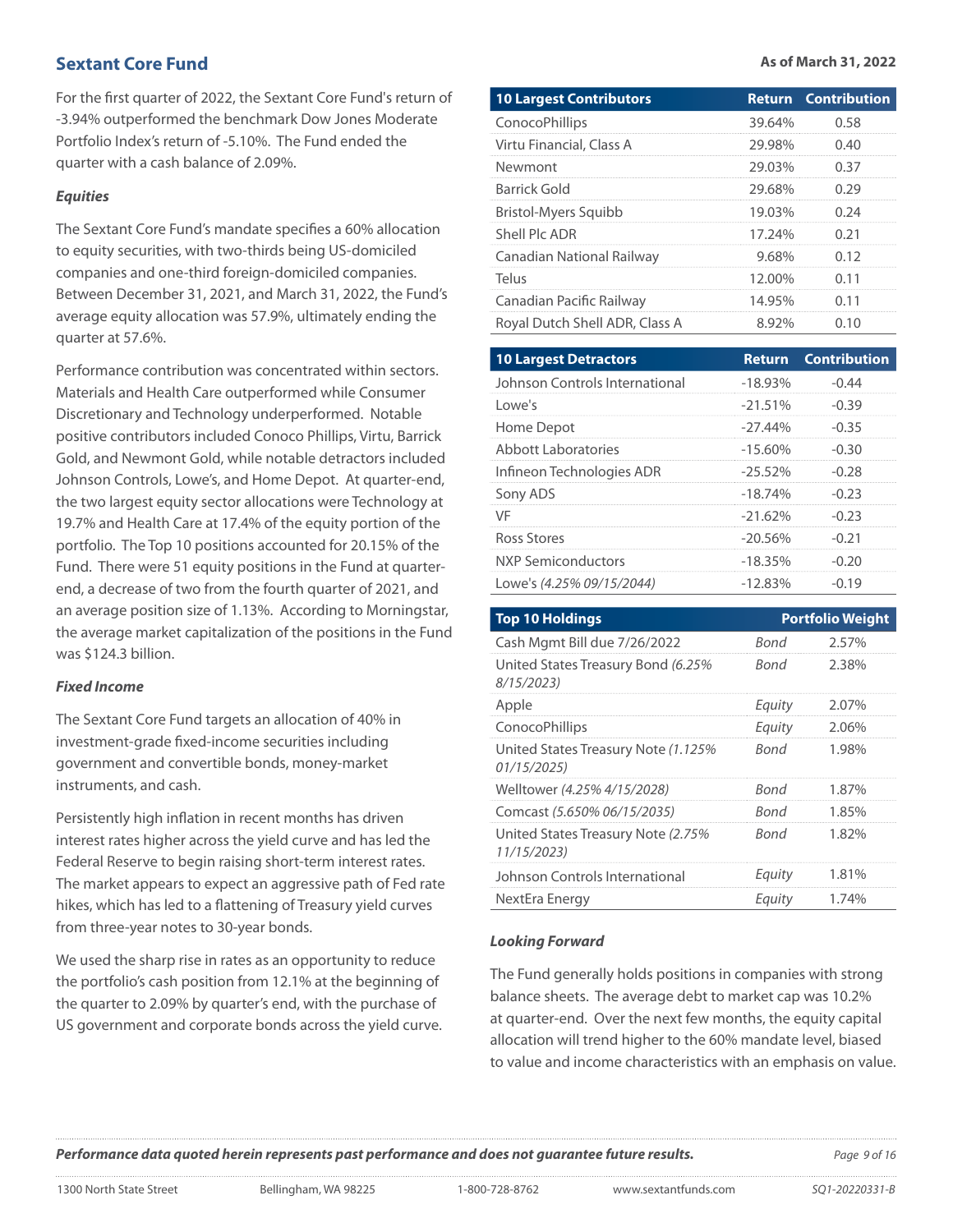#### **Sextant Short-Term Bond Fund, Sextant Bond Income Fund The Construction As of March 31, 2022**

The Sextant Short-Term Bond Fund returned -2.53% over the first quarter. Its benchmark, the FTSE US BIG Govt/Corp 1-3 Year Bond Index, returned -2.40%.

The Sextant Bond Income Fund returned -7.48% in the first quarter. Its benchmark, the FTSE US BIG Bond Index, returned -6.01%.

The first quarter of 2022 marked a major change in the bond market, which reacted strongly to anticipated rate hikes from the Federal Reserve and quantitative tightening. The reversal of these accommodative measures brought about tighter financial conditions, introducing headwinds not seen in years. US Treasurys posted their worst returns since 1973.<sup>1</sup> It's likely that investment assets will continue to experience volatility as interest rates rise in response to the various central bank announcements and persisting inflationary pressures. The yield curve at the end of the quarter tells a completely different story versus the yield curve from the end of 2021. Continued flattening and inversions show more rate hikes are anticipated, suggesting a less-than-rosy outlook for the economy.



Corporate credit yields rose across the curve this quarter, with increased volatility and risk in the market. Most notably, "B" corporate credit yields increased over 240 basis points inside of two years. The longer end of the curve mirrored the Treasury shifts in that while there were increasing spreads, it showed more stability than shorter maturities. Currently, both Funds are entirely invested in investment-grade securities, so they did not experience the huge change seen in "BB" and "B" bonds. However, yields rose across all rating categories, especially inside of five years.





The main reason the Bond Income Fund trailed the benchmark is because of the Fund's longer duration. Its effective duration, a measurement of interest rate risk, is 8.92 years, while the Index has a shorter effective duration at 6.57 years. Longerdated maturities did not perform as well during the quarter, given their greater exposure to interest rate risk and price volatility. While the Fund did trail the benchmark, it was defensively positioned relative to its peer group. The Fund's effective duration is shorter than it was at year-end 2021, when it was 9.41 years, minimizing interest rate risk within the Fund's mandate. In Morningstar, the Sextant Bond Income Fund was in the 16th percentile for the first quarter, and its Long-Term Bond category returned -9.98 for the same period, trailing the Fund by 250 basis points. Generally, performance of securities tracked with their duration. The best performer of the quarter was the floating rate 2047 State Street bond, which has a very short duration, returning 0.37%. The bottom two performers were the longest duration bonds in the Fund: positions in Alabama Power and Chubb Holdings, which both mature in 2044.

The Short-Term Bond Fund also moved to a more defensive positioning during the quarter. With volatility in short-term rates, the Fund increased cash positions to 10.71% and shortened effective duration to 1.83 years, down from 2.06 years the previous quarter. The Index has an effective duration of 1.90 years. The Fund and the Index posted returns with a difference of only 13 basis points for the quarter. The best performing bonds in the Fund were all very short dated, including a position in Cintas Corporation that matures June 1 of this year, returning 0.53% for the first quarter. In fact, the six highest performing bonds of the first quarter will all mature before October of 2022. The two worst performing bonds —

*Continued on page 12*

*Performance data quoted herein represents past performance and does not guarantee future results. Page 10 of 16*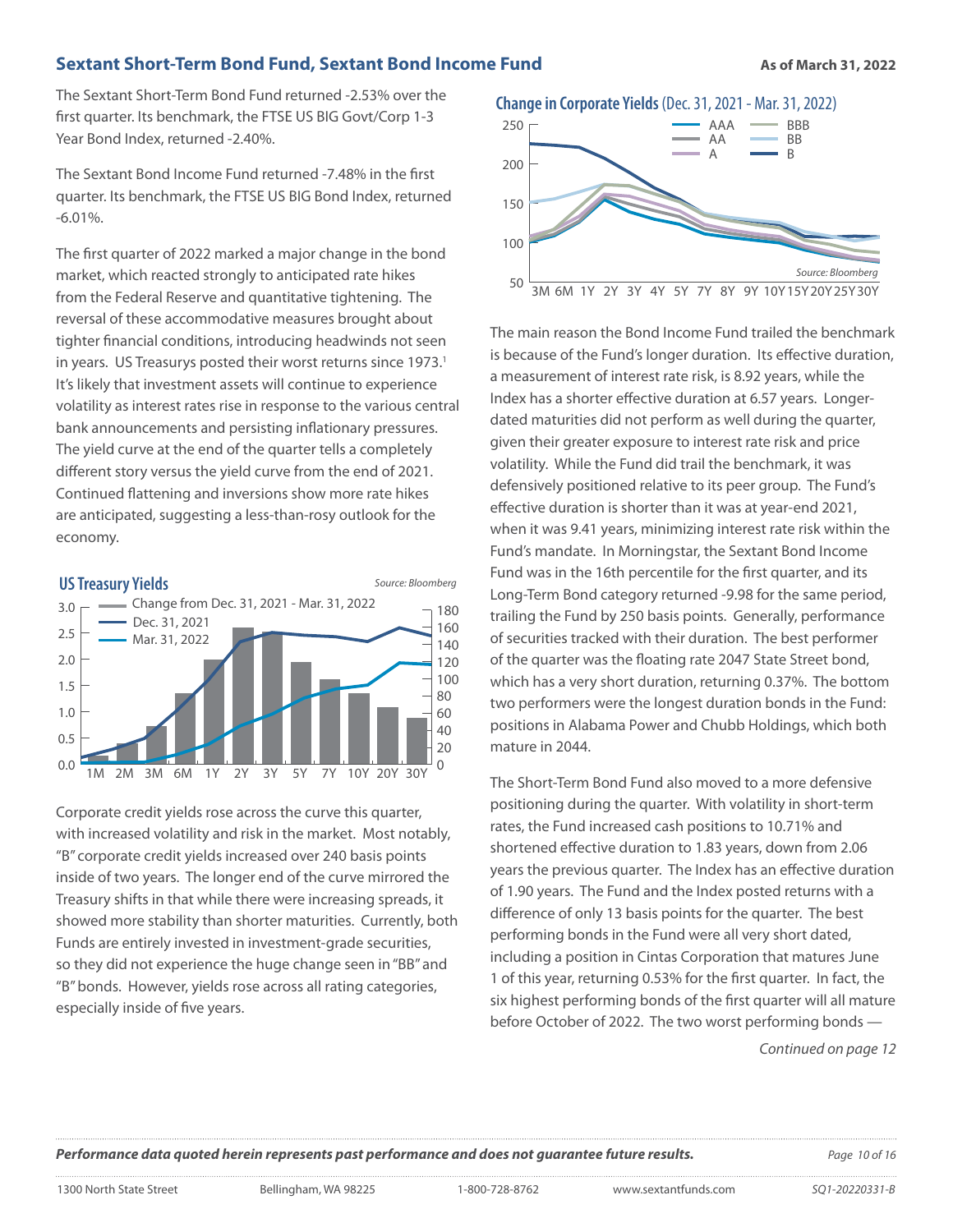### **Sextant Short-Term Bond Fund, Sextant Bond Income Fund** *Continued from page 10*

| <b>Sextant Short-Term Bond Fund</b>                       |                         | <b>Sextant Bond Income Fund</b>                    |                         |  |  |  |
|-----------------------------------------------------------|-------------------------|----------------------------------------------------|-------------------------|--|--|--|
| <b>Top 10 Holdings</b>                                    | <b>Portfolio Weight</b> | Top 10 Holdings                                    | <b>Portfolio Weight</b> |  |  |  |
| United States Treasury Note (2.625%<br>12/31/2025)        | 7.77%                   | United States Treasury Bond (4.25%<br>05/15/2039)  | 8.49%                   |  |  |  |
| United States Treasury Note (2.50%<br><i>08/15/2023)</i>  | 4.33%                   | United States Treasury Bond (3.375%<br>11/15/2048) | 5.78%                   |  |  |  |
| McCormick & Co. (2.70% 08/15/2022)                        | 4.31%                   | United States Treasury Bond (5.375%                | 4.38%                   |  |  |  |
| United States Treasury Note (2.875%<br><i>04/30/2025)</i> | 3.48%                   | 02/15/2031)                                        |                         |  |  |  |
|                                                           |                         | Apple (4.50% 02/23/2036)                           | 3.52%                   |  |  |  |
| Qualcomm (2.60% 01/30/2023)                               | 3.47%                   | Microsoft (4.20% 11/03/2035)                       | 3.44%                   |  |  |  |
| Burlington Northern Santa Fe (3.05%<br><i>09/01/2022)</i> | 3.45%                   | Intel (4.00% 12/15/2032)                           | 3.41%                   |  |  |  |
|                                                           |                         | Home Depot (5.875% 12/16/2036)                     | 3.35%                   |  |  |  |
| Gilead Sciences (2.5% 09/01/2023)                         | 3.45%                   | Burlington Northern Santa Fe (5.05%                | 3.17%                   |  |  |  |
| Cintas Corp # 2 (3.25% 06/01/2022)                        | 3.44%                   | 03/01/2041)                                        |                         |  |  |  |
| 3M (2.00% 06/26/2022)                                     | 3.44%                   | Praxair (Linde AG) (3.55% 11/07/2042)              | 3.12%                   |  |  |  |
| Exelon Generation (3.25% 06/01/2025)                      | 3.42%                   | United Technologies (6.05% 06/01/2036)             | 2.74%                   |  |  |  |

### **Footnotes to Commentary**

*1 Mackenzie, Michael. "Treasury Bondholders Look for Reprieve From Worst Loss on Record." Bloomberg, March 31, 2022. https://www. bloomberg.com/news/articles/2022-03-31/treasury-bondholders-look-for-reprieve-from-worst-loss-on-record?sref=ykxFN1EN*

**Performance data quoted herein represents past performance and does not guarantee future results.** Page 11 of 16

. . . .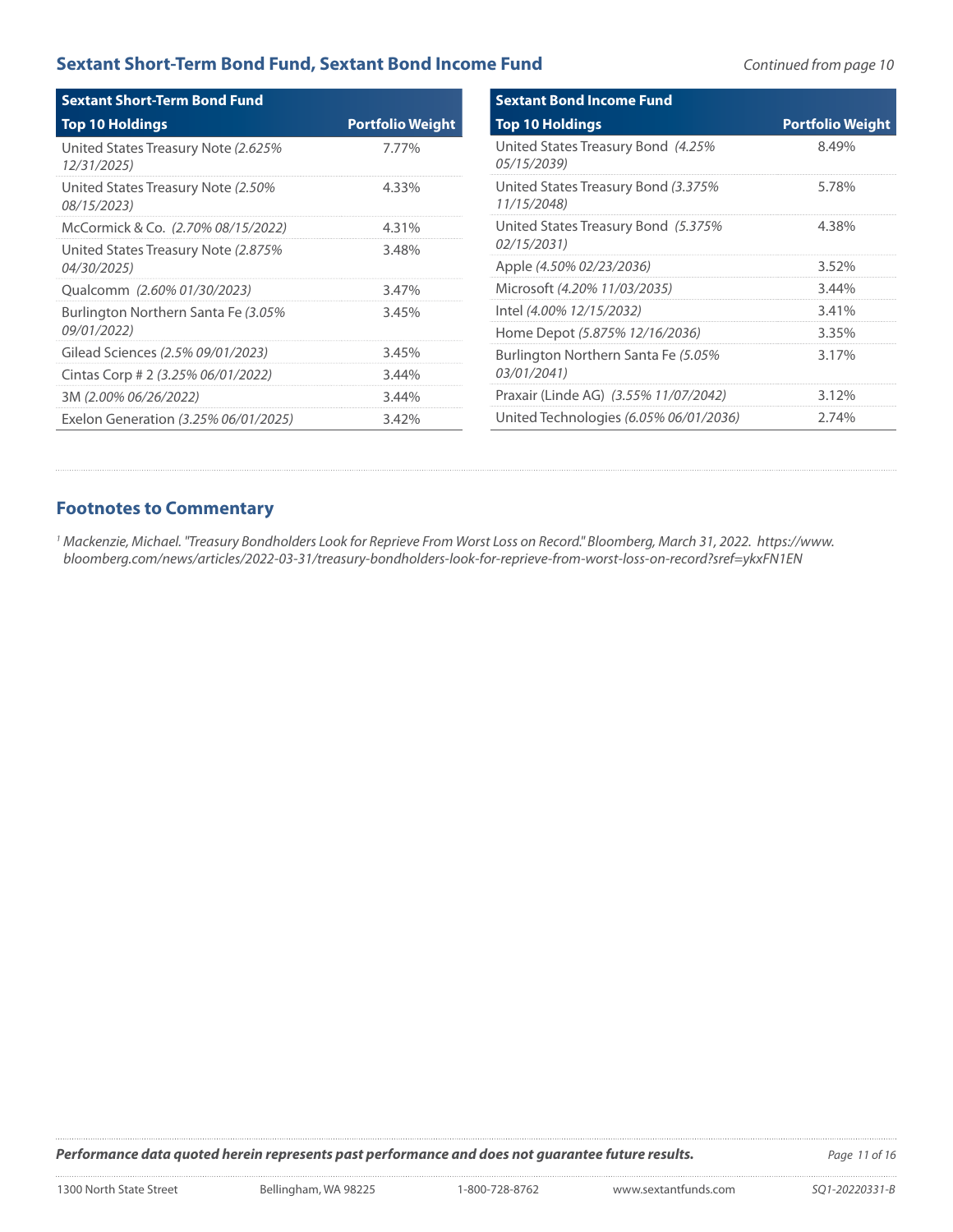#### **Sextant Growth Fund** *Continued from page 6*

"casualization" of attire. Lululemon announced their fiscal year-end results in late March and their shares promptly jumped 9.6%, lending confidence to our stance. We have exited the position in Docusign as management appeared to be failing at execution, and we lacked confidence in their ability to right the ship.

Despite the discussion of discount rates above, our Technology stocks held up reasonably well, with Adobe as an exception. Adobe's performance was disappointing given that it was a market laggard in 2021 as well. At this point, valuation has normalized to long-term medians. That may not provide sufficient support given rising rates, and we're evaluating the holding. We find Lowe's performance curious as the company has been executing. Higher rates are weighing on the company, but if steeper mortgages cause people to stay in their homes, renovation activity should remain

solid. Abbott has been whipsawed by the ebb and flow of COVID testing requirements. Stanley Black & Decker has likely come under pressure for the same reason as Lowe's, exacerbated by transportation bottlenecks and semiconductor shortages. We have been closely following the march of union activity at Starbucks; in our view, the greater risk is the company's reaction to these unionizing efforts rather than the unionization itself. The CEO's retirement and the return of Howard Schultz provided a boost.

Strong performance by Corteva and relatively good performance by Costco pushed them into the Top 10 Holdings, and Edwards Lifesciences and Qualcomm exited. While we retain confidence in the investment thesis for Edwards, we are reducing the position in Qualcomm as we believe the share price fully reflects the good news in the transition to 5G.

#### **Sextant Global High Income Fund** *Continued from page 8*

Detractors from performance included many of the Fund's existing bond holdings. Rising interest rates caused prices of fixed-rate bonds to decline, leading to negative returns. Other detractors included the stocks of Skandinaviska Bank and Volkswagen due to their business exposure to Russia.

The danger of escalation from a major land war in Europe, combined with increased disruptions to the supply of energy, raw materials, and food products, have increased the risks to

the global economy and investment portfolios. China's battle to square its "Covid Zero" policy with the extremely infectious Omicron strain that has gained a foothold in the country continues to threaten global supply chains. Finally, the possibility of an "unforced error" in monetary policy as the Fed raises interest rates in the US is another province of increased risk.

### **Sextant Short-Term Bond Fund, Sextant Bond Income Fund** *Continued from page 10*

PayPal and Bank of America — were the longest durations in the Fund, with lower coupons.

With inflation roaring back to life and additional pressures in the global economy stemming from the Russian attack on Ukraine, we now stand to witness the Fed's ability to balance inflationary and economic pressures. The Fed finds itself at a precipice, with the potential for policy errors. If the Fed hikes rates too fast, it risks strangling the economic recovery; too slow, and runaway inflation could overheat the economy with deleterious effects. As the Fed navigates this narrow ridge, we remain keen at the wheel, plotting a path through increasingly unsettled waters, expecting bonds will remain a valuable tool for absorbing volatility.

*Performance data quoted herein represents past performance and does not guarantee future results. Page 12 of 16*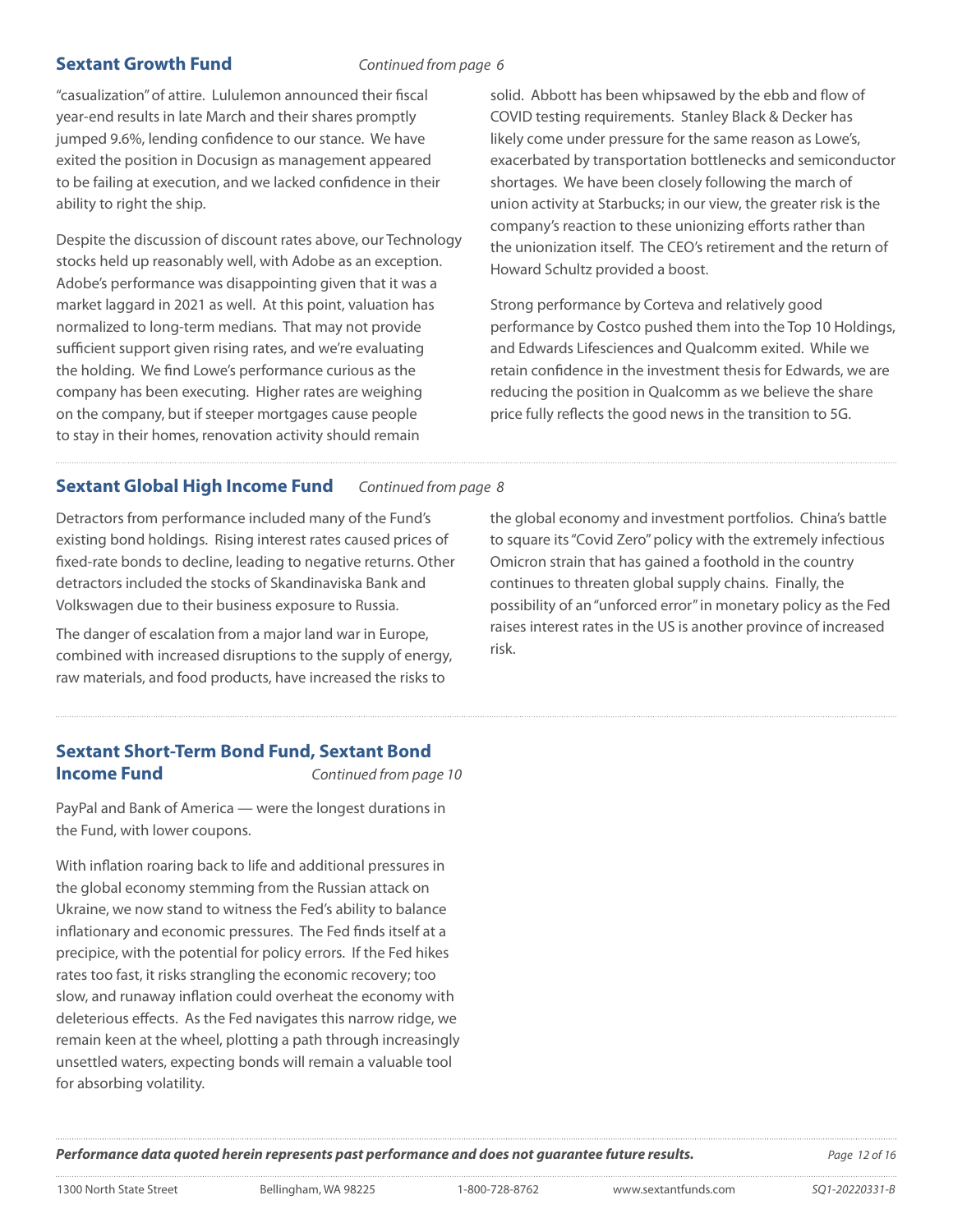#### **Performance Summary Asset As of March 31, 2022**

**Expense Ratio**<sup>A</sup>

|                                                           |          |        |        |         | EXPEIISE NATIO |       |       |
|-----------------------------------------------------------|----------|--------|--------|---------|----------------|-------|-------|
| <b>Average Annual Total Returns (before taxes)</b>        | 1 Year   | 3 Year | 5 Year | 10 Year | 15 Year        | Gross | Net   |
| <b>Sextant Growth Fund Investor Shares (SSGFX)</b>        | 11.27%   | 20.08% | 17.91% | 13.63%  | 9.80%          | 0.74% |       |
| <b>Sextant Growth Fund Z Shares (SGZFX)<sup>8</sup></b>   | 11.51%   | 20.36% | n/a    | n/a     | n/a            | 0.51% |       |
| <b>S&amp;P 500 Index</b>                                  | 15.65%   | 18.87% | 15.98% | 14.62%  | 10.25%         | n/a   |       |
| Morningstar Large Growth Category                         | 5.75%    | 18.74% | 17.65% | 14.65%  | 11.04%         | n/a   |       |
| <b>Sextant International Fund Investor Shares (SSIFX)</b> | 6.55%    | 10.31% | 11.46% | 6.89%   | 5.37%          | 0.93% |       |
| <b>Sextant International Fund Z Shares (SIFZX)B</b>       | 6.77%    | 10.54% | n/a    | n/a     | n/a            | 0.72% |       |
| <b>MSCI EAFE Index</b>                                    | 1.65%    | 8.27%  | 7.22%  | 6.77%   | 3.39%          | n/a   |       |
| Morningstar Foreign Large Growth Category                 | $-6.83%$ | 9.62%  | 8.92%  | 7.29%   | 4.16%          | n/a   |       |
| <b>Sextant Core Fund (SCORX)</b>                          | 5.17%    | 9.55%  | 8.33%  | 6.31%   | 5.37%          | 0.57% |       |
| Dow Jones Moderate US Portfolio Index                     | 1.26%    | 8.28%  | 7.63%  | 7.20%   | 6.06%          | n/a   |       |
| Morningstar Allocation – 50% to 70% Equity Category       | 4.55%    | 9.85%  | 8.47%  | 7.89%   | 6.28%          | n/a   |       |
| Sextant Global High Income Fund (SGHIX) <sup>C</sup>      | 7.33%    | 4.23%  | 5.53%  | 5.16%   | n/a            | 0.78% | 0.75% |
| S&P Global 1200 Index                                     | 10.00%   | 15.16% | 12.81% | 11.31%  | 7.46%          | n/a   |       |
| Bloomberg Barclays Global High Yield Corp Index           | $-3.79%$ | 3.54%  | 4.10%  | 5.08%   | 6.10%          | n/a   |       |
| Morningstar World Allocation Category                     | 4.03%    | 7.38%  | 6.28%  | 5.59%   | 4.97%          | n/a   |       |
| <b>Sextant Short-Term Bond Fund (STBFX)</b>               | $-2.78%$ | 0.67%  | 0.98%  | 0.94%   | 1.85%          | 0.66% | 0.60% |
| FTSE USBIG Govt/Corp 1-3 Year Index                       | $-2.81%$ | 1.05%  | 1.27%  | 1.08%   | 1.97%          | n/a   |       |
| Morningstar Short-Term Bond Category                      | $-2.71%$ | 1.41%  | 1.64%  | 1.51%   | 2.30%          | n/a   |       |
| <b>Sextant Bond Income Fund (SBIFX)</b>                   | $-3.52%$ | 1.52%  | 2.17%  | 2.42%   | 3.54%          | 0.58% |       |
| FTSE US Broad Investment-Grade Bond Index                 | $-4.17%$ | 1.75%  | 2.18%  | 2.26%   | 3.63%          | n/a   |       |
| Morningstar Long-Term Bond Category                       | $-3.40%$ | 4.22%  | 4.58%  | 4.87%   | 5.92%          | n/a   |       |

*Performance data quoted represents past performance, is before any taxes payable by shareowners, and is no guarantee of future results. Current performance may be higher or lower than that stated* 

*herein. Performance current to the most recent month-end is available by calling toll-free 1-800-728-8762 or visiting www.sextantfunds.com. Average annual total returns are historical and include change in share value as well as reinvestment of dividends and capital gains, if any. The investment return and principal value of an investment will fluctuate so that an investor's shares, when redeemed, may be worth more or less than their original cost. Shares of a fund may only be offered for sale through the fund's prospectus or summary prospectus.*

- *A By regulation, expense ratios shown are as stated in the Funds' most recent prospectus or summary prospectus, dated March 30, 2022, and incorporate results from the fiscal year ended November 30, 2021. Higher expense ratios may indicate higher returns relative to a fund's benchmark. The adviser has voluntarily capped actual expenses of Sextant Global High Income at 0.75% and actual expenses of Sextant Short-Term Bond at 0.60% through March 31, 2023.*
- *B* Z Shares of Sextant Growth and Sextant International Funds began *operations June 2, 2017.*
- *C Sextant Global High Income Fund began operations March 30, 2012.*

*The S&P 500 Index is an index comprised of 500 widely held common stocks considered to be representative of the US stock market in general. The NASDAQ Composite Index measures the performance of more than 5,000 US and non-US companies traded "over the counter" through NASDAQ. The MSCI EAFE Index is an international index focused on Europe, Australasia, and the Far East. The MSCI ACWI Index, produced by Morgan Stanley Capital International, measures equity market performance throughout the world. The S&P Global 1200 Index is a global stock market index covering nearly 70% of the world's equity markets. The Bloomberg Barclays Global High Yield Corporate Bond Index is a rules-based, market-value weighted index engineered to measure the non-investment grade, fixed-rate, taxable, global corporate bond market. The Dow Jones Moderate Portfolio Index is a broad-based index of stock and bond prices. The FTSE Gov./Corp. Investment Grade Index 1-3 Years is a broad-based index of shorter-term investment-grade US government and corporate bond prices. The FTSE US Broad Investment-Grade Bond Index is a broad-based index of medium and long-term investment-grade bond prices. When available, Saturna uses total return components of indices mentioned. Investors cannot invest directly in the indices.*

*A fund's 30-Day Yield, sometimes referred to as standardized yield, current yield, or SEC yield, is based on methods of computation prescribed in SEC Form N-1A. Calculated by dividing the net investment income per share during the preceding 30 days by the net asset value per share on the last day of the period, the 30-Day Yield provides an estimate of a fund's investment income rate, but may not equal the actual income distribution rate.*

**Performance data quoted herein represents past performance and does not guarantee future results.** Page 13 of 16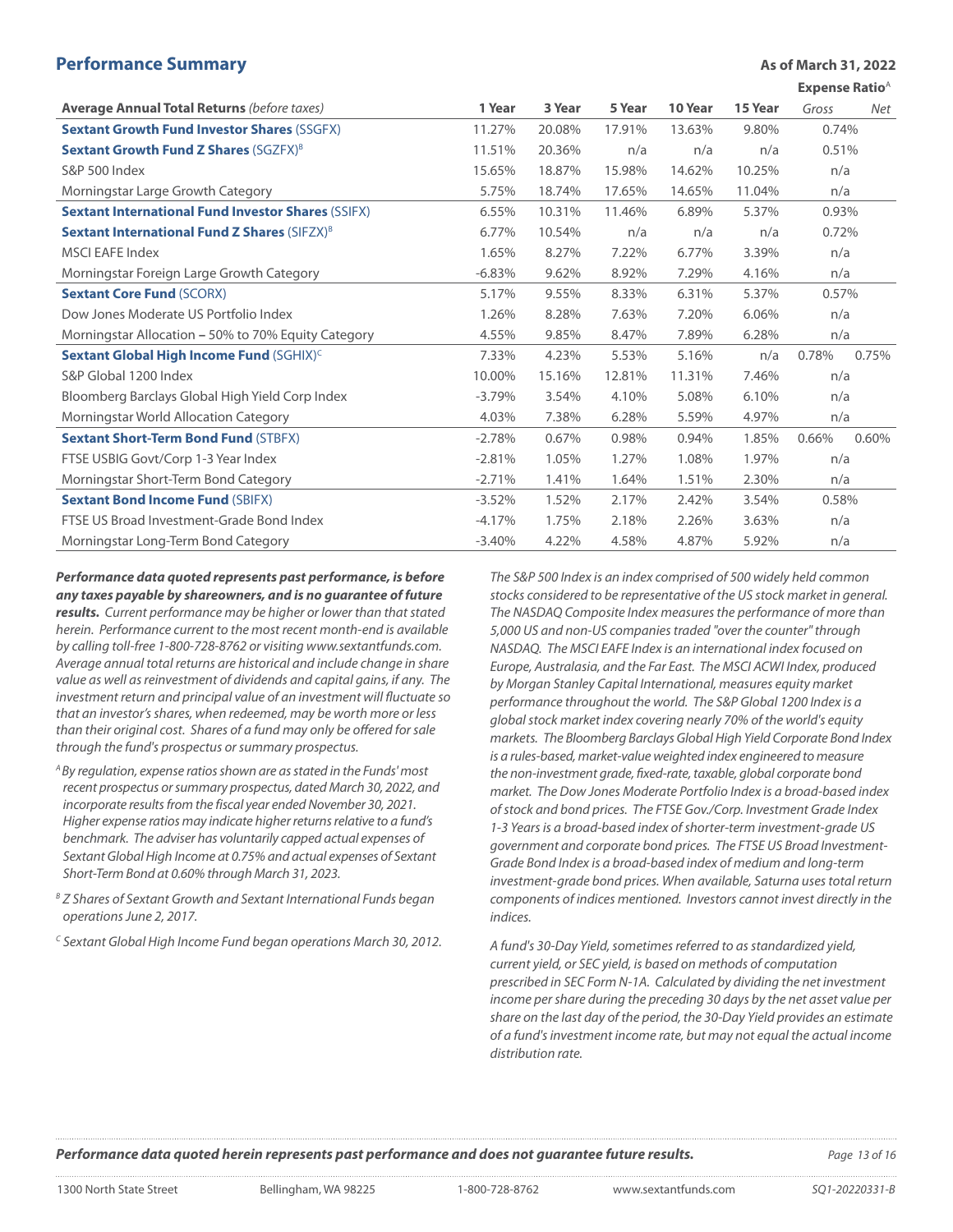| <b>Performance Summary</b>                                    |                |                |         |         | As of March 31, 2022 |
|---------------------------------------------------------------|----------------|----------------|---------|---------|----------------------|
| Morningstar Ratings <sup>™A</sup>                             | <b>Overall</b> | 1 Year         | 3 Year  | 5 Year  | 10 Year              |
| Sextant Growth Fund - "Large Growth" Category                 |                |                |         |         |                      |
| <b>Investor Shares (SSGFX)</b>                                | ***            | n/a            | ****    | ***     | **                   |
| % Rank in Category                                            | n/a            | 31             | 35      | 46      | 74                   |
| <b>Z Shares (SGZFX)</b>                                       | ****           | n/a            | ****    | ***     | ☆☆                   |
| % Rank in Category                                            | n/a            | 30             | 31      | 42      | 72                   |
| Number of Funds in Category                                   | 1.124          | 1,236          | 1,124   | 1,025   | 765                  |
| Sextant International Fund - "Foreign Large Growth" Category  |                |                |         |         |                      |
| <b>Investor Shares (SSIFX)</b>                                | ***            | n/a            | ***     | ****    | ***                  |
| % Rank in Category                                            | n/a            | $\overline{2}$ | 44      | 13      | 58                   |
| <b>Z Shares (SIFZX)</b>                                       | ***            | n/a            | ***     | ****    | ***                  |
| % Rank in Category                                            | n/a            | $\overline{2}$ | 39      | 11      | 54                   |
| Number of Funds in Category                                   | 389            | 454            | 389     | 339     | 224                  |
| Sextant Core Fund - "Allocation - 50% to 70% Equity" Category |                |                |         |         |                      |
| (SCORX)                                                       | ***            | n/a            | ***     | ***     | **                   |
| % Rank in Category                                            | n/a            | 40             | 53      | 50      | 87                   |
| Number of Funds in Category                                   | 660            | 705            | 660     | 603     | 435                  |
| Sextant Global High Income Fund - "World Allocation" Category |                |                |         |         |                      |
| (SGHIX)                                                       | **             | n/a            | **      | **      | **                   |
| % Rank in Category                                            | n/a            | 22             | 87      | 74      | 68                   |
| Number of Funds in Category                                   | 407            | 441            | 407     | 361     | 251                  |
| Sextant Short-Term Bond Fund - "Short-Term Bond" Category     |                |                |         |         |                      |
| (STBFX)                                                       | **             | n/a            | **      | **      | **                   |
| % Rank in Category                                            | n/a            | 49             | 87      | 88      | 87                   |
| Number of Funds in Category                                   | 560            | 607            | 560     | 480     | 320                  |
| Sextant Bond Income Fund - "Long-Term Bond" Category          |                |                |         |         |                      |
| (SBIFX)                                                       | ★              | n/a            | $\star$ | $\star$ | $\star$              |
| % Rank in Category                                            | n/a            | 46             | 100     | 100     | 100                  |
| Number of Funds in Category                                   | 30             | 31             | 30      | 27      | 23                   |

*© 2022 Morningstar®. All rights reserved. Morningstar, Inc. is an independent fund performance monitor. The information contained herein: (1) is proprietary to Morningstar and/or its content providers; (2) may not be copied or distributed; and (3) is not warranted to be accurate, complete, or timely. Neither Morningstar nor its content providers are responsible for any damages or losses arising from any use of this information.*

*<sup>A</sup> Morningstar Ratings™ ("Star Ratings") are as of March 31, 2022. The Morningstar Rating™ for funds, or "star rating", is calculated for managed products (including mutual funds, variable annuity and variable life subaccounts, exchange-traded funds, closed-end funds, and separate accounts) with at least a three-year history. Exchange-traded funds and open-ended mutual funds are considered a single population for comparative purposes. It is calculated based on a Morningstar Risk-Adjusted Return measure that accounts for variation in a managed product's monthly excess performance (not including the effects of sales charges, loads, and redemption fees), placing more emphasis on downward variations and rewarding consistent performance. The top 10% of products in each product category receive 5 stars, the next 22.5% receive 4 stars, the next 35% receive 3 stars, the next 22.5% receive 2 stars, and the bottom 10% receive 1 star. The Overall Morningstar Rating for a managed product is derived from a weighted average of the performance figures associated with its three-, five-, and 10-year (if applicable) Morningstar Rating metrics. The weights are: 100% three-year rating for 36-59 months of total returns, 60% five-year rating/40% three-year rating for 60-119 months of total returns, and 50% 10-year rating/30% five-year rating/20% three-year rating for 120 or more months of total returns. While the 10-year overall star rating formula seems to give the most weight to the 10-year period, the most recent three-year period actually has the greatest impact because it is included in all three rating periods.*

*% Rank in Category is the fund's percentile rank for the specified time period relative to all funds that have the same Morningstar category. The highest (or most favorable) percentile rank is 1 and the lowest (or least favorable) percentile rank is 100. The topperforming fund in a category will always receive a rank of 1. Percentile ranks within categories are most useful in those categories that have a large number of funds.*

*Unshaded stars indicate extended performance. Extended performance is an estimate based on the performance of a fund's oldest share class, adjusted for fees.*

*The Sextant Growth and Sextant International Funds offer two share classes – Investor Shares and Z Shares, each of which has different expense structures.* 

#### **Performance data quoted herein represents past performance and does not guarantee future results.** Page 14 of 16 16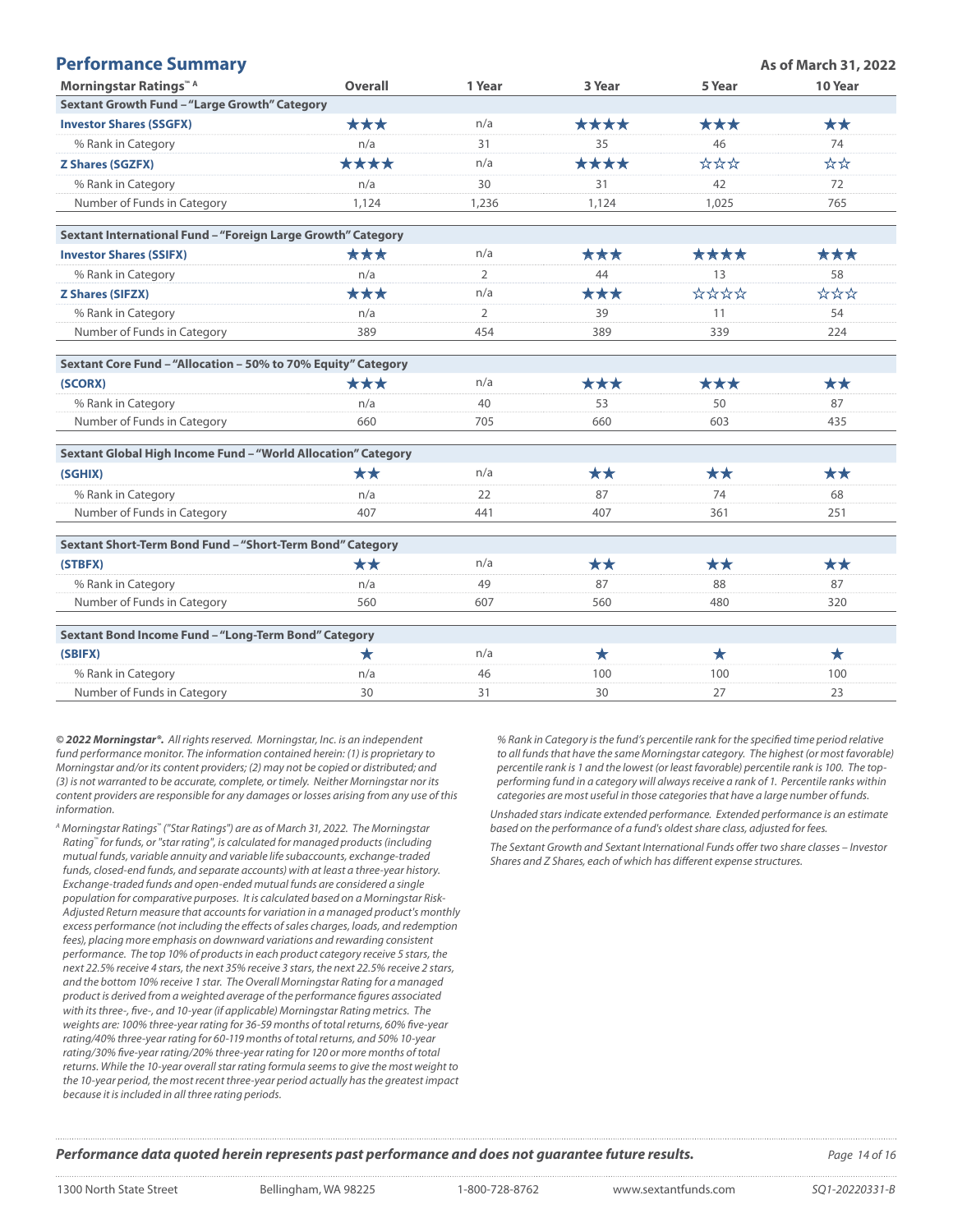#### **About The Authors**



**Nicholas Kaiser** MBA Chairman, Saturna Capital



**Scott Klimo** CFA® Vice President and Chief Investment Officer **Sextant Growth**, Portfolio Manager



**Bryce Fegley** MS, CFA®, CIPM® Senior Investment Analyst **Sextant Global High Income, Sextant Core**, Portfolio Manager



**Christopher E. Paul** MBA, CFA® Senior Investment Analyst

**Sextant Core, Sextant International**, Portfolio Manager



Patrick Drum MBA, CFA®, CFP® Senior Investment Analyst **Sextant Global High Income** Deputy Portfolio Manager



**Elizabeth Alm** CFA® Senior Investment Analyst **Sextant Bond Income**, Portfolio Manager



**Levi Stewart Zurbrugg** MBA, CFA®, CPA® Senior Investment Analyst

**Sextant Short-Term Bond**, Portfolio Manager

**Performance data quoted herein represents past performance and does not guarantee future results. Page 15 of 16**